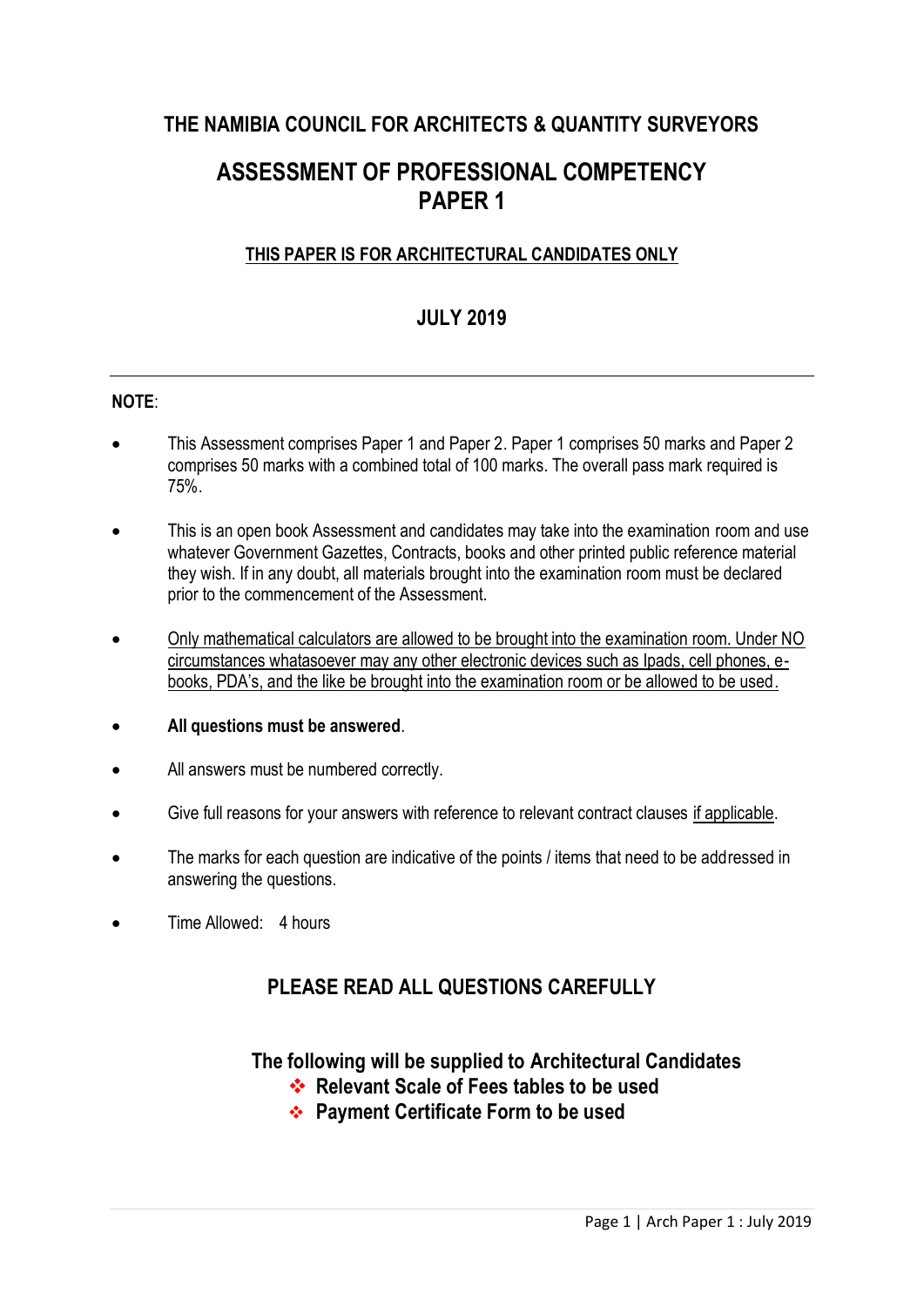Explain the following terms commonly in use in the construction industry:

| 1.1<br>1.2<br>1.3 | Builder's lien<br>CPAP<br>Liquidated damages | 3 marks<br>3 marks<br>3 marks |
|-------------------|----------------------------------------------|-------------------------------|
| 1.4               | P C Sum                                      | 3 marks                       |
| 1.5               | <b>Preliminaries</b>                         | 3 marks                       |

### **QUESTION 2 15 Marks**

You are the appointed architect for a large residence at Finkenstein. Your client is an important government employee and having heard about the new Namibian General Conditions of Contract, instructs you to draw up the necessary procurement documents using this contract.

Three reputable contractors are invited to submit bids based on the drawings and specifications prepared by you. The submitted bids are inclusive off all domestic sub-contractors and there are no contingencies or escalation allowances included.

The results of the bids are as follows:

| - Best Contractors               | N\$ 12,545,000.00 incl VAT |
|----------------------------------|----------------------------|
| - Superb Contractors             | N\$ 11,825,000.00 excl VAT |
| <b>AllwaysONtime Contractors</b> | N\$ 12,230,000.00 excl VAT |

- 2.1 Advise your Client on the most suitable tender result and the Contractor who should be appointed. **(2 marks)**
- 2.2 During the construction the Contractor submits a claim to you for an interim payment. His claim comprises the following: **(8 marks)**

| $\sim$                   | Total Value of Work Done to Date               | N\$ 3,500,000.00 excl VAT |
|--------------------------|------------------------------------------------|---------------------------|
| $\overline{\phantom{a}}$ | <b>Total Value of Materials on Site</b>        |                           |
|                          | in respect of cement bricks, building sand,    |                           |
|                          | cement, roof sheeting and pressed steel        |                           |
|                          | door frames as per invoices                    | N\$ 500,000.00 excl VAT   |
|                          | Invoices for ceramic floor and wall tiles from |                           |
|                          | Obeco for materials stored at their premises   | N\$ 575,000.00 incl VAT   |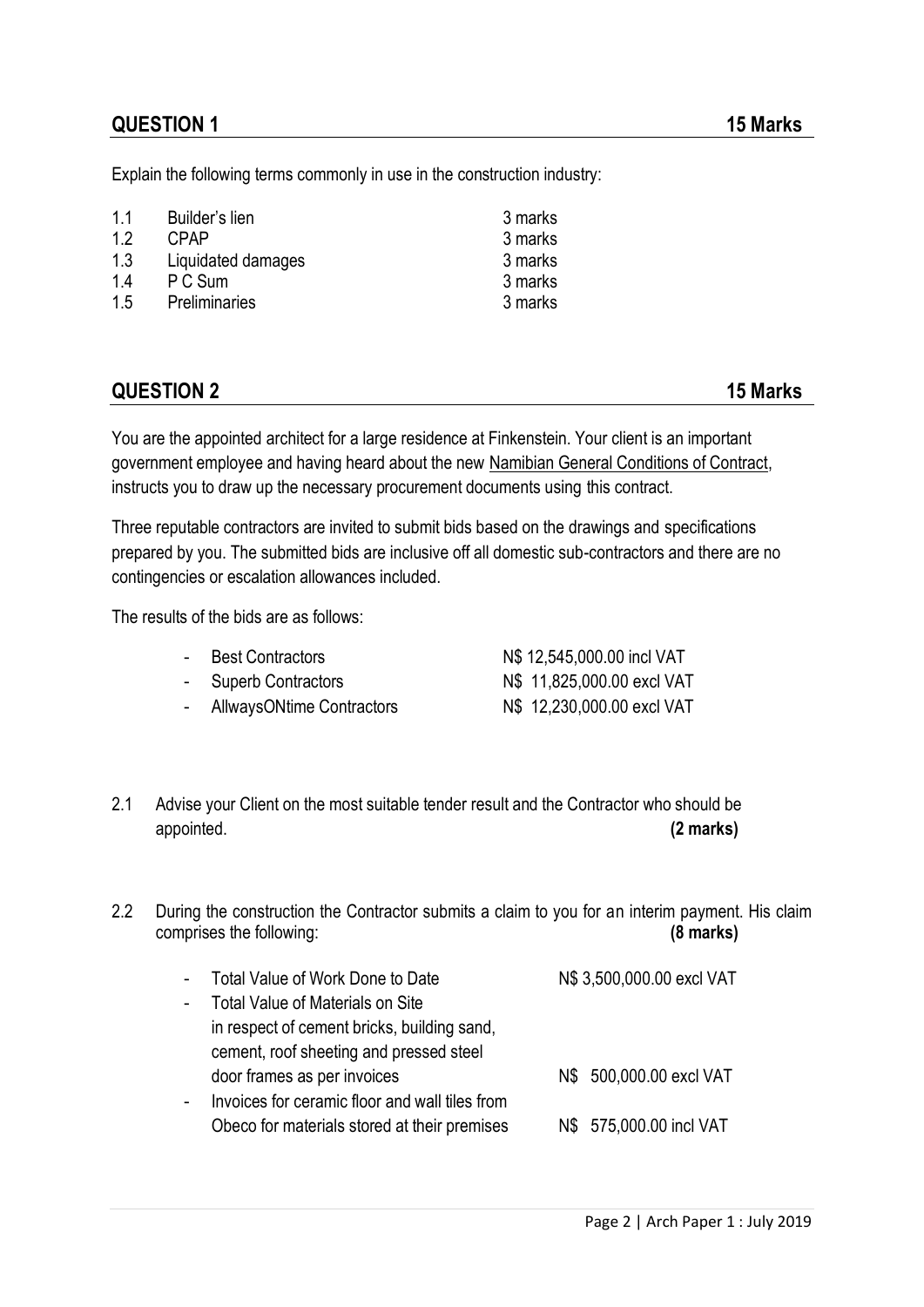You decide to ask your friendly quantity surveyor to check the claim and he values the work and materials as follows:

| Gross valued to date including materials | N\$ 4,500,000.00 |
|------------------------------------------|------------------|
| Less: 10% Retention                      | 450,000.00       |
|                                          | N\$ 4,050,000.00 |
| Less: Previous payments                  | 1,230,000.00     |
| Sub-Total                                | N\$ 2,820,000.00 |
| ADD: VAT @ 15%                           | 423,000.00       |
| <b>Nett Amount Due</b>                   | 3,243,000.00     |
|                                          |                  |

You note that the quantity surveyor has made some errors and as he is away you decide to rectify the errors yourself.

**Correct the errors** and prepare a Payment Valuation for submission to the Project Manager for certification. For purposes hereof assume the following:

- $\triangleright$  The Client decides to appoint Superb Contractors for the project.
- $\triangleright$  That retention to be withheld is to be 10% of the amount certified with a maximum of 5% of the contract sum
- $\triangleright$  That the total amount previously certified (paid) is N\$ 1,230,000.00.

#### *NOTE :*

- *Please make the necessary assumptions required in order to complete the Payment Certificate.*
- *The Certificate must be fully completed in all aspects – failure to do so will result in the loss of marks!*
- *It is also necessary to briefly explain your calculations!*
- 2.3 Using the Contract Sum of Superb Contractors above calculate your fees up to Stage 4. Assume that there are no disbursements yet as you have not yet received the invoice nor are there any travelling costs. You have claimed nothing previously. Which column would you use and why to calculate the fee **(5 marks)**

### **QUESTION 3 15 Marks**

Explain to your Client in principle how architectural fees are calculated in respect of the different work stages, the respective applicable percentage charges and briefly the main requirements of each stage in order to claim your fee.